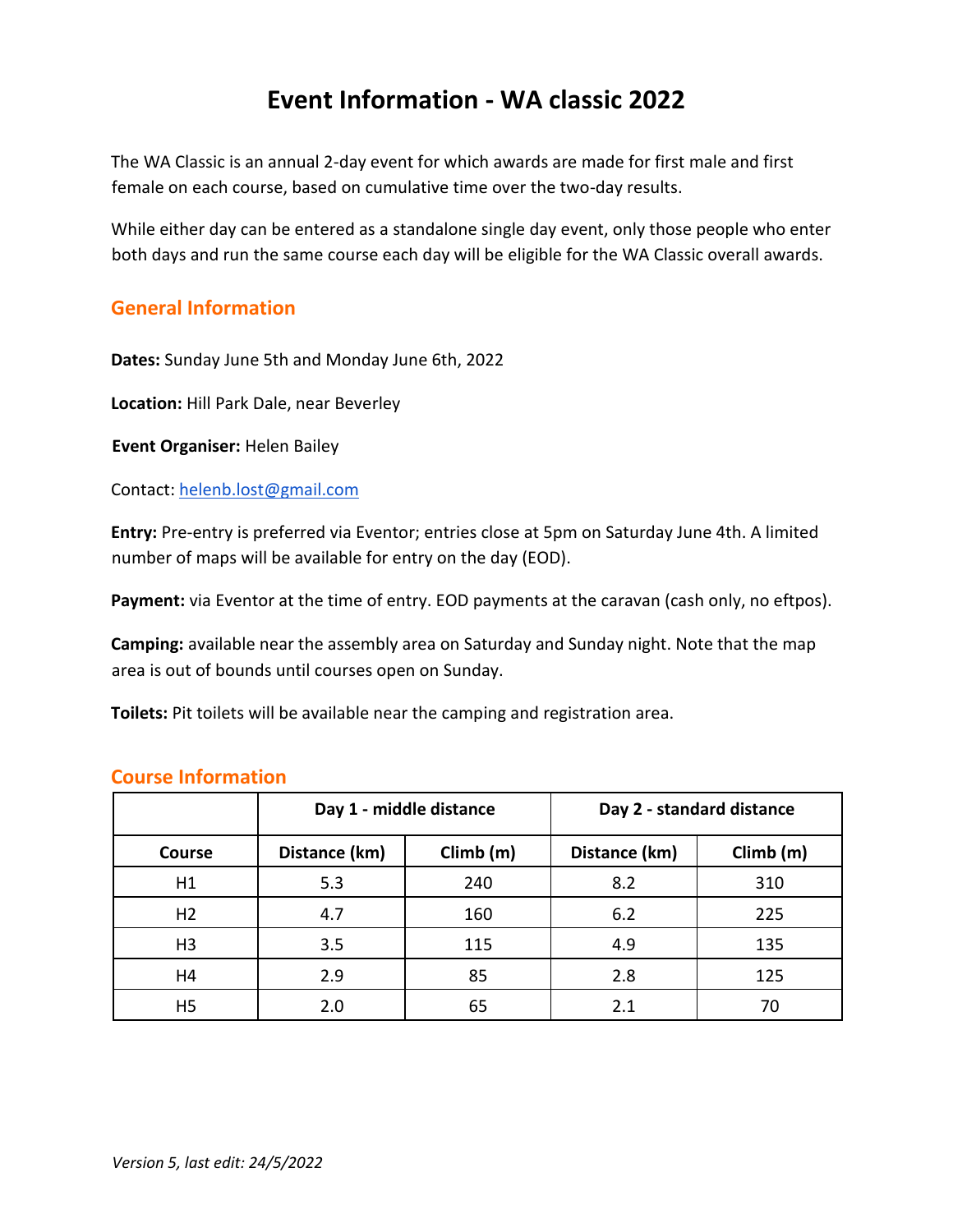| M  | ຳາ<br>J.Z | 100 | 4<br>−…       | 155 |
|----|-----------|-----|---------------|-----|
|    | 1.9       | ы   | $\sim$<br>د.ء |     |
| VE | 1.b       | 50  | ے ۔           | -   |

### **Day 1 - Sunday 6th June**

**Distance:** Middle distance

**Registration time:** 12:15 – 14:00

**Starts:** From 12:30. Last start 14:00.

**Courses closes:** 15:30 sharp. Please return by this time even if you have not completed your course.

**Course Setter:** Liisa Hirvonen, Richard Matthews

**Eventor:** https://eventor.orienteering.asn.au/Events/Show/17065

# **Day 2 - Monday 7th June**

**Distance:** Long distance **Registration time:** 09:00 – 10:30 **Starts:** From 9:30. Last start 11:00. **Courses close:** 13:00 sharp. Please return by this time even if you have not completed your course. Presentations will follow shortly after. **Course Setter:** Anna Napier, Peter Gillon **Course Adviser:** Richard Matthews **Eventor:** https://eventor.orienteering.asn.au/Events/Show/17066

## **Course Notes**

- All courses scale 1:10,000 with 5m contours. Day 1 is set on the East side of the Hill Park Dale map, and Day 2 on the West side.
- Day 1 is middle distance, while Day 2 is standard distance. To compete for the WA Classic awards, you need to run the **same course on both days**. Check course lengths for both days before deciding your entry.
- Alternatively, either day can be entered as a standalone single day event.
- There will be no water on the courses.